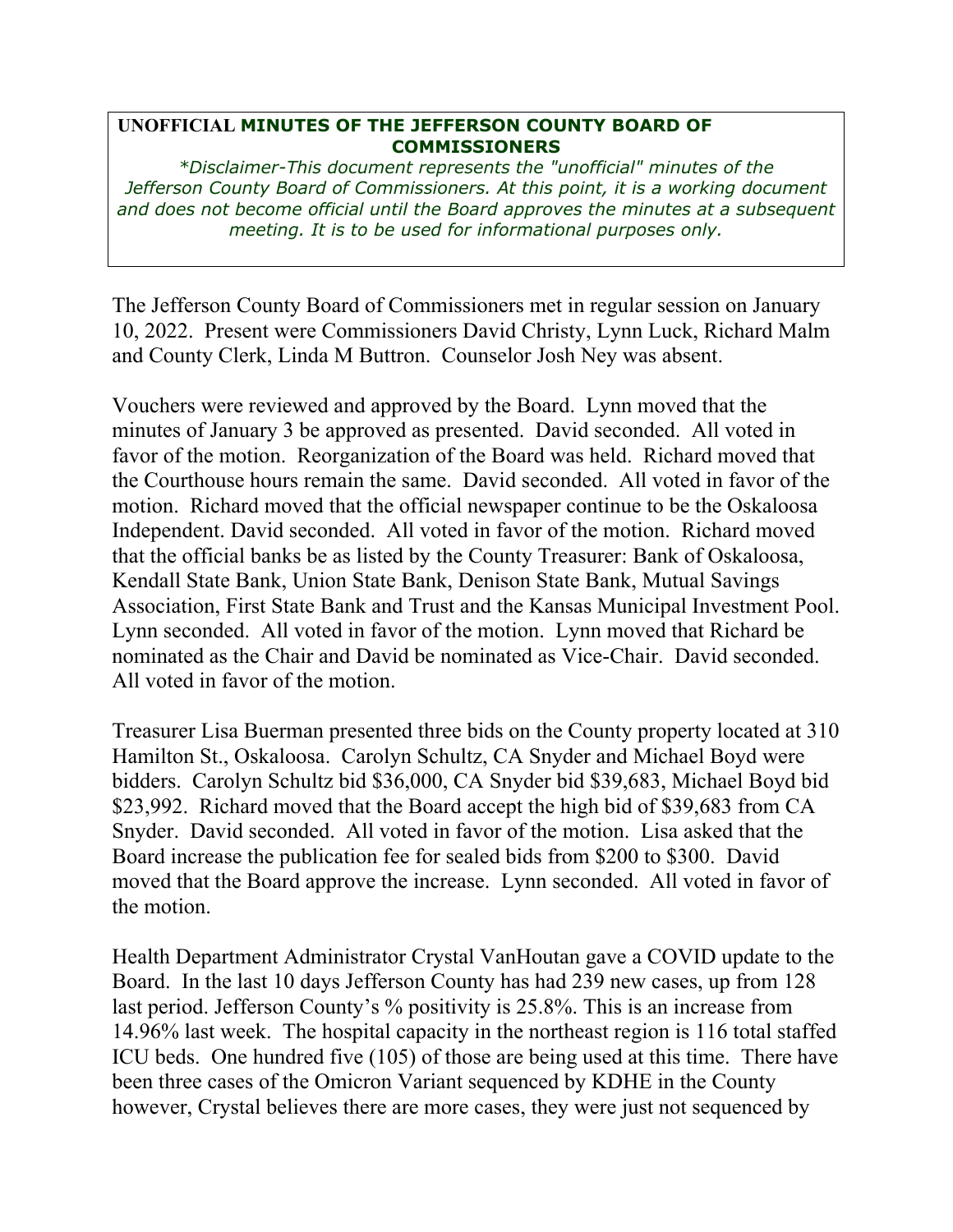KDHE. She reported that schools are having a lot of cases and kids out of school. Crystal strongly recommended that people wear masks and social distance due to the speed of the spread of Omicron virus. The Board agreed by consensus that they would strongly recommend masks be worn.

Richard moved that the Board sign an agreement for services with the Guidance Center for 2022 support in the amount of \$82,392, (as was requested in their 2022 budget request). Lynn seconded. All voted in favor of the motion.

Kelly Woodward, Community Development Director presented zoning cases to the Board for consideration.

CU2021-03 King's Construction a request to consider a Conditional Use application for a rock quarry at an existing commercial site located on the west side of US 59 highway between Fairview Rd and McCall Drive. this request being brought by owner King's Construction, Inc. of 205 Walnut, Oskaloosa. This case was heard on September 13 and tabled until the reclamation plan is provided in writing. The reclamation plan was received by the zoning office on December 21. Kelly reviewed the plan submitted with the Board. No one was present from King's Construction. Richard moved that the case be tabled for two weeks (January 24) and King's be required to be present for that date (due to the fact that the request is for a rock quarry). David seconded. Richard voted in favor. David voted in favor. Lynn opposed.

DP3032-04 and Z2021-18 – Paydon Shaw- a request to consider a development plan application for a self-storage and RV boat storage business at 7465 K-92 Hwy, Ozawkie. Also a request to rezone from Suburban Residential to IP-1 (Planned Light Industrial). The owners were not present for the case. Richard moved that the request be approved as presented. Lynn seconded. All voted in favor of the motion. Richard moved that Resolution Z2021-18 be approved. David seconded. All voted in favor of the motion.

PR2021-011 and Z2021-20 Chris and Melissa Rhodes – a request to consider a preliminary and final plat of the Rhodes Pecan Ridge Subdivision located on the southwest corner of Osage Rd and  $82<sup>nd</sup>$  St where the smallest lot is 17.67 acres. Chris Rhodes was present for the discussion. David moved that the plats be approved as revised on 12/29/2021 and to accept the dedication of right of way easements. Lynn seconded. All voted in favor of the motion. Richard moved that Resolution Z2021-20 be approved. David seconded. All voted in favor of the motion.